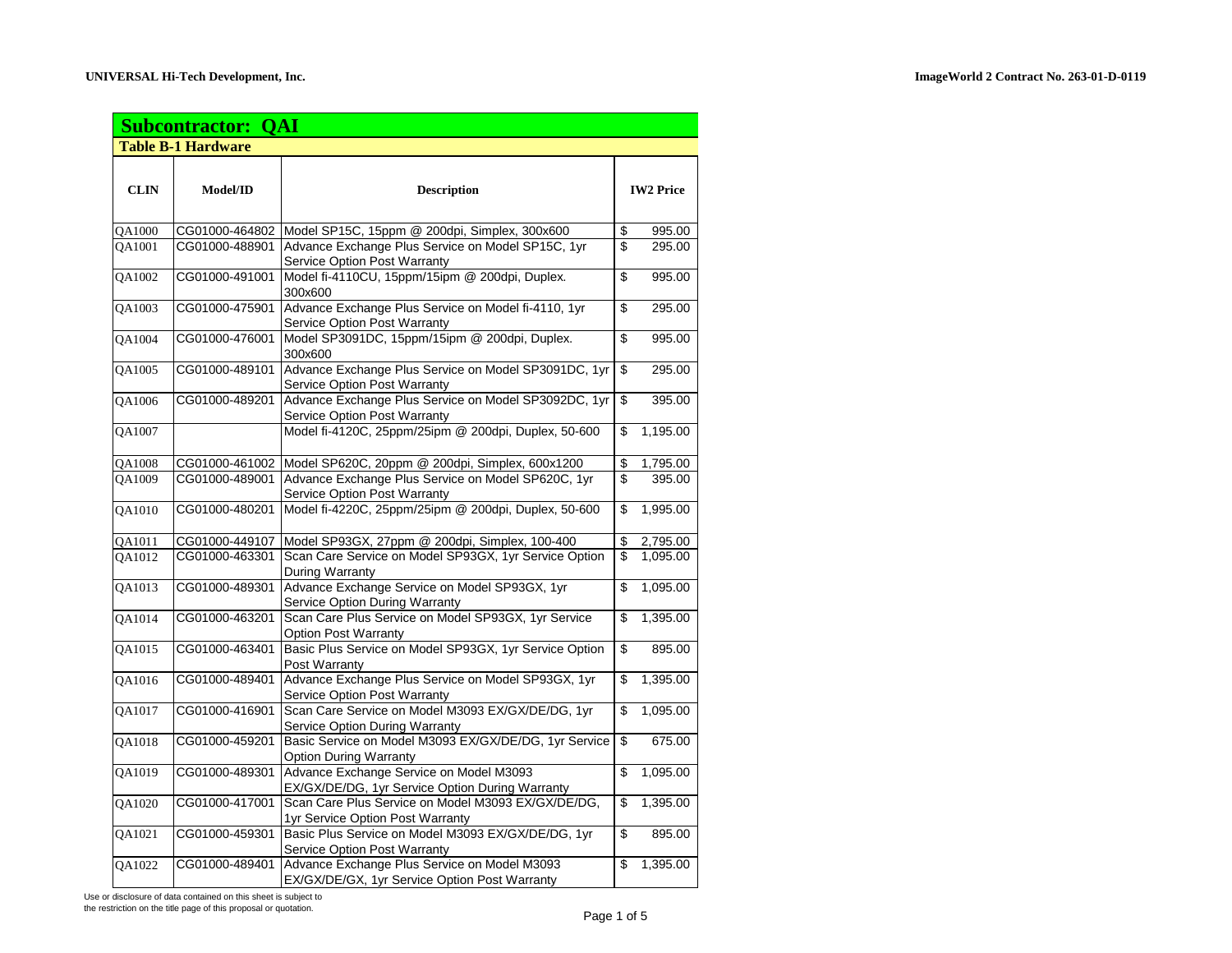|        | <b>Subcontractor: QAI</b> |                                                         |                |
|--------|---------------------------|---------------------------------------------------------|----------------|
|        | <b>Table B-1 Hardware</b> |                                                         |                |
| QA1023 | CG01000-416801            | Scan Care Service on Model M3096 EX/GX, 1yr Service     | \$<br>1,095.00 |
|        |                           | <b>Option During Warranty</b>                           |                |
| QA1024 | CG01000-459601            | Basic Service on Model M3096 EX/GX, 1yr Service Option  | \$<br>675.00   |
|        |                           | During Warranty                                         |                |
| QA1025 | CG01000-416701            | Scan Care Plus Service on Model M3096 EX/GX, 1yr        | \$<br>1,395.00 |
|        |                           | Service Option Post Warranty                            |                |
| QA1026 | CG01000-459501            | Basic Plus Service on Model M3096 EX/GX, 1yr Service    | \$<br>895.00   |
|        |                           | <b>Option Post Warranty</b>                             |                |
| QA1027 | CG01000-417301            | Scan Care Plus Service on Model M3097 E/E+/G/G+, 1yr    | \$<br>1,495.00 |
|        |                           | Service Option Post Warranty                            |                |
| QA1028 | CG01000-459901            | Basic Plus Service on Model M3097 E/E+/G/G+, 1yr        | \$<br>995.00   |
|        |                           | Service Option Post Warranty                            |                |
| QA1029 | CG01000-428001            | Scan Care Service on Model M3097 DE/DG, 1yr Service     | \$<br>1,195.00 |
|        |                           | <b>Option During Warranty</b>                           |                |
| QA1030 | CG01000-459801            | Basic Service on Model M3097 DE/DG, 1yr Service Option  | \$<br>750.00   |
|        |                           | During Warranty                                         |                |
| QA1031 | CG01000-428101            | Scan Care Plus Service on Model M3097 DE/DG, 1yr        | \$<br>1,495.00 |
|        |                           | Service Option Post Warranty                            |                |
| QA1032 | CG01000-459701            | Basic Plus Service on Model M3097 DE/DG, 1yr Service    | \$<br>995.00   |
|        |                           | Option Post Warranty                                    |                |
| QA1033 | CG01000-490601            | Advanced Exchange Plus Service on Model M3097           | \$<br>1,495.00 |
|        |                           | DE/DG, 1yr Service Option Post Warranty                 |                |
| QA1034 | CG01000-478101            | Model M4097D, 50ppm/90ipm @ 200dpi, Duplex, 100-800     | \$<br>6,995.00 |
|        |                           |                                                         |                |
| OA1035 | CG01000-478201            | Model M4097D-IPC, 50ppm/90ipm @ 200dpi, Duplex, 100-    | \$<br>7,995.00 |
|        |                           | 800                                                     |                |
| OA1036 | CG01000-478001            | Model M4097D-VRS, 50ppm/90ipm @ 200dpi, Duplex, 200-    | \$<br>8,995.00 |
|        |                           | 400                                                     |                |
| QA1037 | CG01000-492501            | Model fi-4640S, 40ppm @200dpi, Simplex, 100-800         | \$<br>5,995.00 |
| QA1038 | CG01000-460801            | Scan Care Service on Model M4097 Series and Model fi-   | \$<br>1,195.00 |
|        |                           | 4640S, 1yr Service Option During Warranty               |                |
| QA1039 | CG01000-478701            | Basic Service on Model M4097 Series and Model fi-4640S, | \$<br>750.00   |
|        |                           | 1yr Service Option During Warranty                      |                |
| QA1040 | CG01000-489701            | Advance Exchange Service on Model M4097 Series and      | \$<br>1,195.00 |
|        |                           | Model fi-4640S, 1yr Service Option During Warranty      |                |
| QA1041 | CG01000-478301            | Scan Care Plus Service on Model M4097 Series and        | \$<br>1,495.00 |
|        |                           | Model fi-4640S, 1yr Service Option Post Warranty        |                |
| QA1042 | CG01000-478801            | Basic Plus Service on Model M4097 Series and Model fi-  | \$<br>995.00   |
|        |                           | 4640S, 1yr Service Option Post Warranty                 |                |
| QA1043 | CG01000-489801            | Advance Exchange Plus Service on Model 4097 Series      | \$<br>1,495.00 |
|        |                           | and Model fi-4640S, 1yr Service Option Post Warranty    |                |
| OA1044 | CG01000-446601            | Model fi-4340C, 40ppm/80ipm @ 200dpi, Duplex, 100-800   | \$<br>5,495.00 |
|        |                           |                                                         |                |
| QA1045 | CG01000-446901            | Scan Care Service on Model fi-4340C, 1yr Service Option | \$<br>1,195.00 |
|        |                           | During Warranty                                         |                |
| QA1046 | CG01000-446701            | Basic Service on Model fi-4340C, 1yr Service Option     | \$<br>750.00   |
|        |                           | During Warranty                                         |                |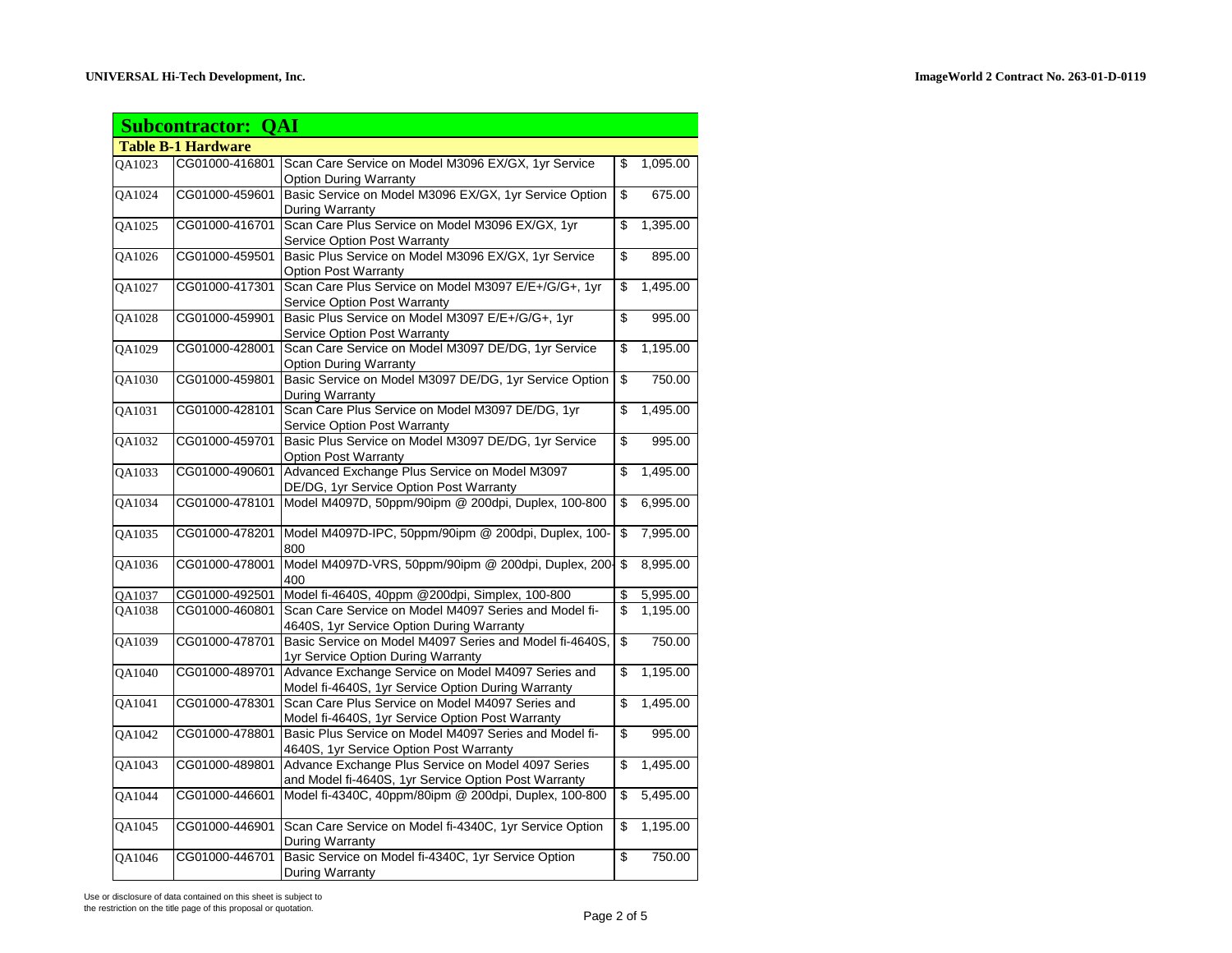|                           | <b>Subcontractor: QAI</b> |                                                                                             |    |          |  |
|---------------------------|---------------------------|---------------------------------------------------------------------------------------------|----|----------|--|
| <b>Table B-1 Hardware</b> |                           |                                                                                             |    |          |  |
| OA1047                    | CG01000-494501            | Advance Exchange Service on Model fi-4340C, 1yr Service<br><b>Option During Warranty</b>    | \$ | 1,195.00 |  |
| QA1048                    | CG01000-447001            | Scan Care Plus Service on Model fi-4340C, 1yr Service<br><b>Option Post Warranty</b>        | \$ | 1,495.00 |  |
| QA1049                    | CG01000-446801            | Basic Plus Service on Model fi-4340C, 1yr Service Option<br>Post Warranty                   | \$ | 995.00   |  |
| OA1050                    | CG01000-494401            | Advance Exchange Plus Service on Model fi-4340C, 1yr<br>Service Option Post Warranty        | \$ | 1,495.00 |  |
| QA1051                    | CG01000-484601            | Model fi-4750C, 50ppm/90ipm @ 200dpi, Duplex, 100-600<br>color/100-800 b&w                  | \$ | 8,995.00 |  |
| QA1052                    | CG01000-487701            | Scan Care Service on Model fi-4750C, 1yr Service Option<br>During Warranty                  | \$ | 1,395.00 |  |
| QA1053                    | CG01000-487501            | Basic Service on Model fi-4750C, 1yr Service Option<br>During Warranty                      | \$ | 1,150.00 |  |
| QA1054                    | CG01000-490401            | Advance Exchange Service on Model fi-4750C, 1yr Service<br><b>Option During Warranty</b>    | \$ | 1,395.00 |  |
| QA1055                    | CG01000-487601            | Scan Care Plus Service on Model fi-4750C, 1yr Service<br><b>Option Post Warranty</b>        | \$ | 1,895.00 |  |
| QA1056                    | CG01000-487401            | Basic Plus Service on Model fi-4750C, 1yr Service Option<br>Post Warranty                   | \$ | 1,395.00 |  |
| QA1057                    | CG01000-490501            | Advance Exchange Plus Service on Model fi-4750C, 1yr<br>Service Option Post Warranty        | \$ | 1,895.00 |  |
| QA1058                    | CG01000-486301            | Model fi-4750L, 55ppm/100ipm @ 200dpi, Duplex, 100-800                                      | \$ | 8,995.00 |  |
| QA1059                    | CG01000-491601            | Scan Care Service on Model fi-4750L, 1yr Service Option<br>During Warranty                  | \$ | 1,395.00 |  |
| QA1060                    | CG01000-492101            | Basic Service on Model fi-4750L, 1yr Service Option<br>During Warranty                      | \$ | 1,150.00 |  |
| QA1061                    | CG01000-490401            | Advance Exchange Service on Model fi-4750L, 1yr Service<br><b>Option During Warranty</b>    | \$ | 1,395.00 |  |
| QA1062                    | CG01000-491701            | Scan Care Plus Service on Model fi-4750L, 1yr Service<br><b>Option Post Warranty</b>        | \$ | 1,895.00 |  |
| QA1063                    | CG01000-492201            | Basic Plus Service on Model fi-4750L, 1yr Service Option<br>Post Warranty                   | \$ | 1,395.00 |  |
| QA1064                    | CG01000-490501            | Advance Exchange Plus Service on Model fi-4750L, 1yr<br><b>Service Option Post Warranty</b> | \$ | 1,895.00 |  |
| QA1065                    | CG01000-410501            | Scan Care Service on Model M3099 Series, 1yr Service<br><b>Option During Warranty</b>       | \$ | 3,995.00 |  |
| QA1066                    | CG01000-463501            | Scan Care Service on Model PRIORITY M3099 Series,<br>1yr Service Option During Warranty     | \$ | 4,995.00 |  |
| QA1067                    | CG01000-459101            | Basic Service on Model PRIORITY M3099 Series, 1yr<br>Service Option During Warranty         | \$ | 995.00   |  |
| QA1068                    | CG01000-410401            | Scan Care Plus Service on Model M3099 Series, 1yr<br>Service Option Post Warranty           | \$ | 5,895.00 |  |
| QA1069                    | CG01000-463601            | Scan Care Plus Service on Model PRIORITY M3099<br>Series, 1yr Service Option Post Warranty  | \$ | 6,895.00 |  |
| QA1070                    | CG01000-460101            | Basic Plus Service on Model M3099 Series, 1yr Service<br><b>Option Post Warranty</b>        | \$ | 2,995.00 |  |

Use or disclosure of da the restriction on the title page of this proposal or quotation.<br>
Page 3 of 5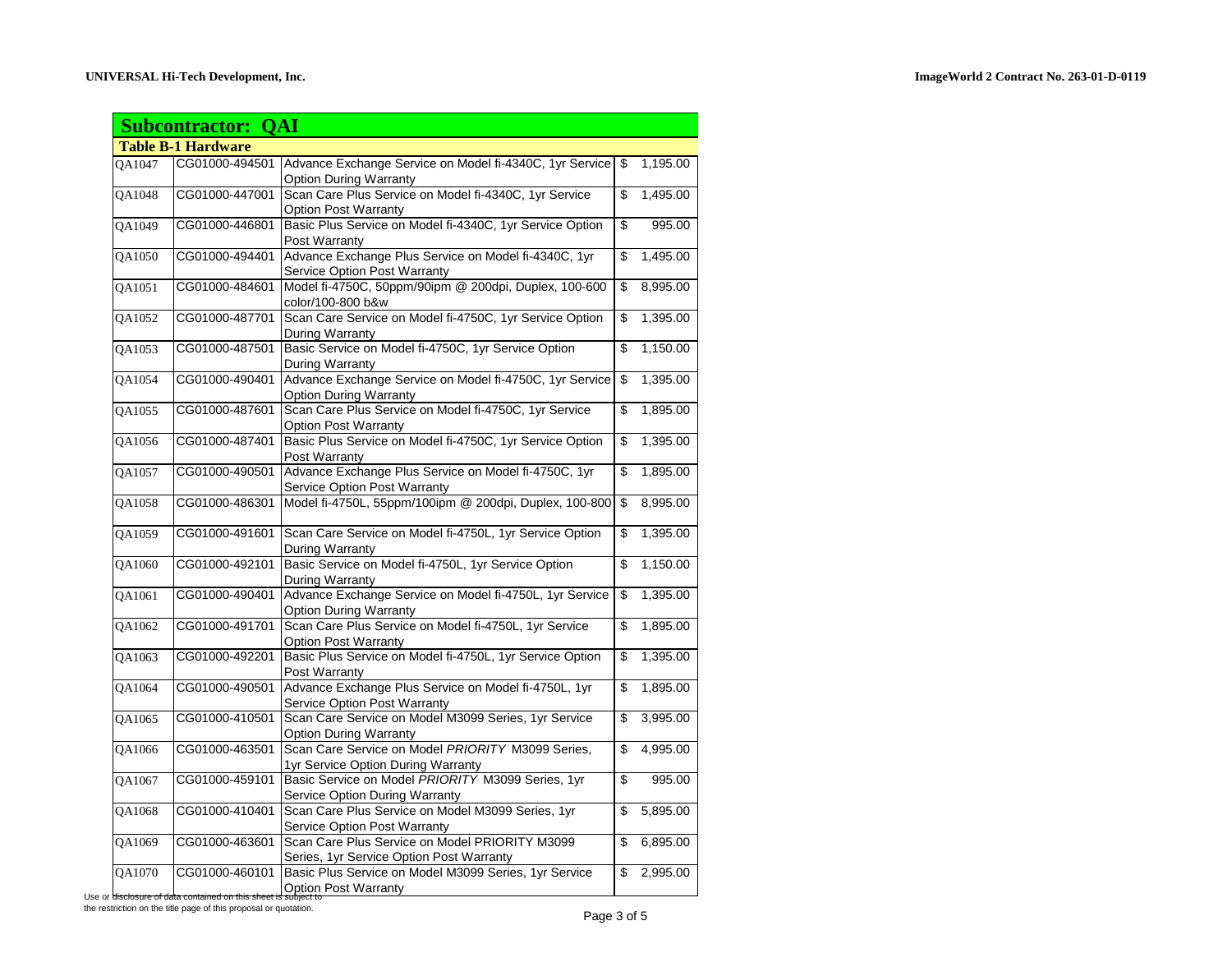|               | <b>Subcontractor: QAI</b> |                                                                                        |                       |             |
|---------------|---------------------------|----------------------------------------------------------------------------------------|-----------------------|-------------|
|               | <b>Table B-1 Hardware</b> |                                                                                        |                       |             |
| OA1071        | CG01000-460201            | Basic Plus Service on Model PRIORITY M3099 Series, 1yr                                 | \$                    | 3,495.00    |
|               |                           | <b>Service Option Post Warranty</b>                                                    |                       |             |
| QA1072        | CA04315-B002              | Model M4099D, 90ppm/180ipm @ 200dpi, Duplex,                                           |                       | \$20,995.00 |
|               |                           | 200/240/300/400                                                                        |                       |             |
| OA1073        | CG01000-48051             | Model M4099D-VRS, 90ppm/180ipm @ 200dpi, Duplex,                                       |                       | \$22,995.00 |
|               |                           | 200/240/300/400                                                                        |                       |             |
| QA1074        | CG01000-475501            | Scan Care Service on Model M4099 Series, 1yr Service                                   | \$                    | 3,995.00    |
|               |                           | <b>Option During Warranty</b>                                                          |                       |             |
| QA1075        | CG01000-475801            | Scan Care Service on Model PRIORITY M4099 Series, 1yr                                  | \$                    | 4,995.00    |
|               |                           | Service Option During Warranty                                                         |                       |             |
| QA1076        | CG01000-475401            | Basic Service on Model PRIORITY M4099 Series, 1yr                                      | \$                    | 995.00      |
|               |                           | <b>Service Option During Warranty</b>                                                  |                       |             |
| <b>OA1077</b> | CG01000-475601            | Scan Care Plus Service on Model M4099 Series, 1yr                                      | \$                    | 5,895.00    |
|               |                           | <b>Service Option Post Warranty</b>                                                    |                       |             |
| QA1078        | CG01000-475701            | Scan Care Plus Service on Model PRIORITY M4099                                         | \$                    | 6,895.00    |
|               |                           | Series, 1yr Service Option Post Warranty                                               |                       |             |
| QA1079        | CG01000-475301            | Basic Plus Service on Model M4099 Series, 1yr Service                                  | \$                    | 2,295.00    |
|               |                           | <b>Option Post Warranty</b>                                                            |                       |             |
| QA1080        | CG01000-475201            | Basic Plus Service on Model PRIORITY M4099 Series, 1yr                                 | \$                    | 2,795.00    |
|               |                           | Service Option Post Warranty                                                           |                       |             |
| QA1081        | CG01000-490801            | Model fi-4990C, 90ppm/180ipm @ 200dpi, Duplex,                                         |                       | \$29,995.00 |
|               |                           | 200/240/300/400                                                                        |                       |             |
| QA1082        | CG01000-493001            | Scan Care Service on Model fi-4990C, 1yr Service Option                                | \$                    | 4,495.00    |
|               |                           | During Warranty                                                                        |                       |             |
| QA1083        | CG01000-492901            | Scan Care Service on Model PRIORITY fi-4990C, 1yr                                      | \$                    | 5,495.00    |
|               |                           | Service Option During Warranty                                                         |                       |             |
| QA1084        | CG01000-493201            | Basic Service on Model PRIORITY fi-4990C, 1yr Service                                  | \$                    | 1,495.00    |
|               |                           | <b>Option During Warranty</b><br>Scan Care Plus Service on Model fi-4990C, 1yr Service |                       |             |
| QA1085        | CG01000-492701            |                                                                                        | $\boldsymbol{\theta}$ | 6,395.00    |
| QA1086        | CG01000-492801            | Option Post Warranty<br>Scan Care Plus Service on Model PRIORITY fi-4990C, 1yr         | \$                    | 7,395.00    |
|               |                           | Service Option Post Warranty                                                           |                       |             |
| QA1087        | CG01000-493301            | Basic Plus Service on Model fi-4990C, 1yr Service Option                               | \$                    | 2,795.00    |
|               |                           | Post Warranty                                                                          |                       |             |
| QA1088        | CG01000-493101            | Basic Plus Service on Model PRIORITY fi-4990C, 1yr                                     | \$                    | 3,295.00    |
|               |                           | <b>Service Option Post Warranty</b>                                                    |                       |             |
| QA1089        | EH-850-1000               | Adrenaline Image Processing Accelerators - Includes                                    | \$                    | 1,495.00    |
|               |                           | Kofax Enhanced Bar Code, Adrenaline 850S SCSI Wide                                     |                       |             |
|               |                           |                                                                                        |                       |             |
| QA1090        | EH-850-2000               | Adrenaline Image Processing Accelerators - Includes                                    | \$                    | 1,695.00    |
|               |                           | Kofax Enhanced Bar Code, Adrenaline 850V Video                                         |                       |             |
| OA1091        | EH-1700-1000              | Adrenaline Image Processing Accelerators - Includes                                    | \$                    | 3,395.00    |
|               |                           | Kofax Enhanced Bar Code, Adrenaline 1700S SCSI Wide                                    |                       |             |
|               |                           |                                                                                        |                       |             |
| QA1092        | EH-1700-2000              | Adrenaline Image Processing Accelerators - Includes                                    | \$                    | 3,595.00    |
|               |                           | Kofax Enhanced Bar Code, Adrenaline 1700V Video                                        |                       |             |
| QA1093        | UP-8500-9999              | Enhanced Bar Code Upgrade for Adrenaline 850 and 1700                                  | \$                    | 1,095.00    |
|               |                           | <b>Boards</b>                                                                          |                       |             |

Use or dis the restriction on the title page of this proposal or quotation.<br>
Page 4 of 5